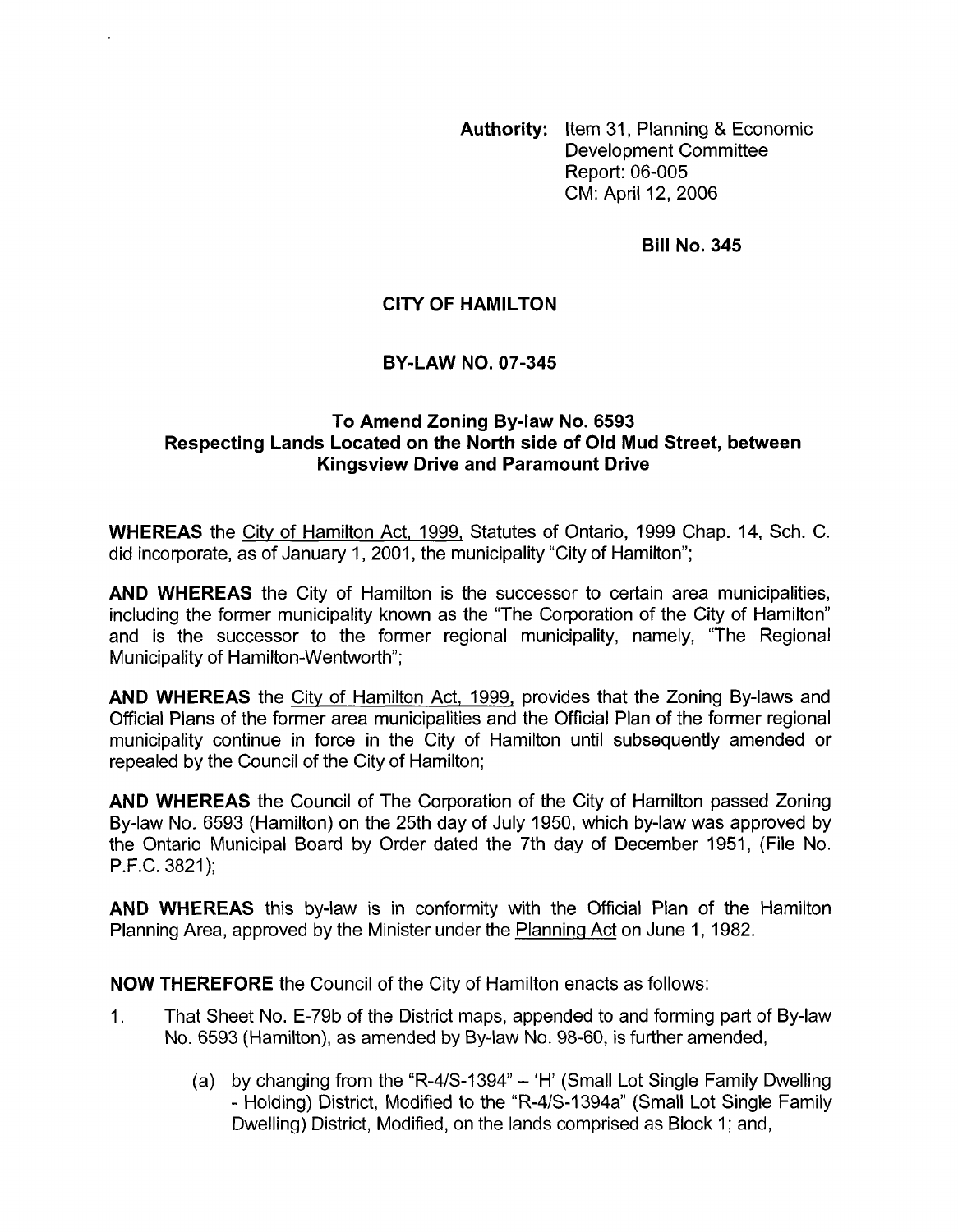### **Bylaw Respecting Lands Located on the North side of Old Mud Street, between Kingsview Drive and Paramount Drive**

(b) by changing from the "C" - 'H' (Urban Protected Residential, etc. - Holding) District to the "C" (Urban Protected Residential, etc.) District, on the lands comprised as Block 2; and,

the extent and boundaries of which are shown on a plan hereto annexed as Schedule "A".

- 2. No building or structure shall be erected, altered, extended or enlarged, nor shall any building or structure or part thereof be used, nor shall any land be used, except in accordance with the "R-4/S-1394" (Small Lot Single Family Dwelling) District, Modified provisions and the "C" (Urban Protected Residential, etc.) District provisions.
- **3.**  By-law No. 6593 (Hamilton) is amended by adding this by-law to Section 19B as Schedule S-I 394a.
- 4. Sheet No. E-79b of the District Maps is amended by marking the lands referred in Section 1(a) of the by-law as S-1394a.
- **5.**  The Clerk is hereby authorized and directed to proceed with the giving of notice of the passing of this by-law, in accordance with the Planning Act.

**PASSED and ENACTED** this 12<sup>th</sup> day of December, 2007.

welk

Mayor **City Clerk** 

Fred Eisenberger V Vevin C. Christenson

ZAH-07-046